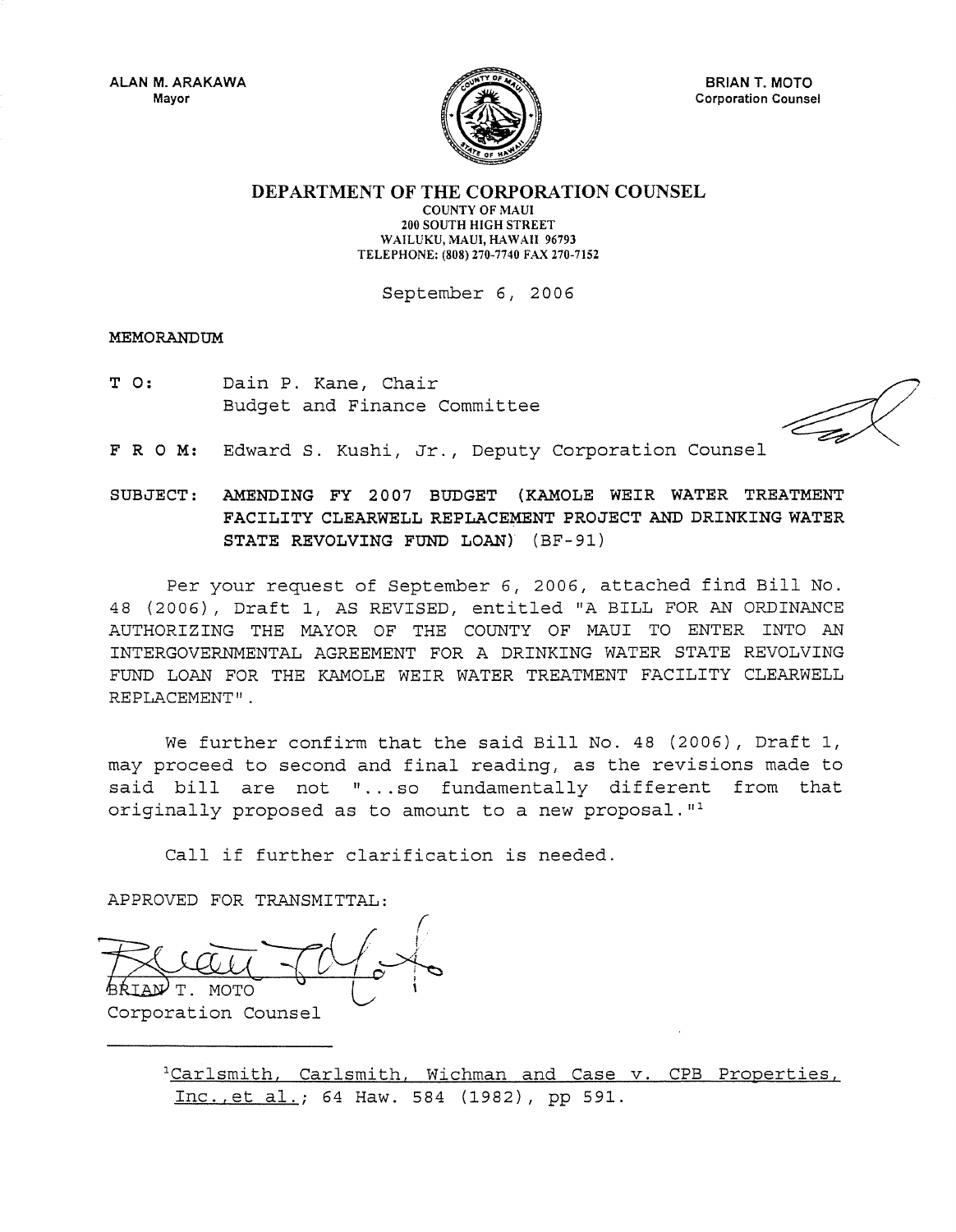Dain P. Kane, Chair Budget and Finance Committee September 6, 2006 Page 2

Enc. cc: Lloyd Ginoza, Budget Director (w/enc.) George Tengan, Director of the Department of Water Supply (w/enc.) Traci Fujita Villarosa, First Deputy Corporation Counsel (w/enc.) Michele M. White, Legal Assistant (w/enc.) S:\ALL\ESK\COUNCIL\Memos\memo to kane re srf water loan2.wpd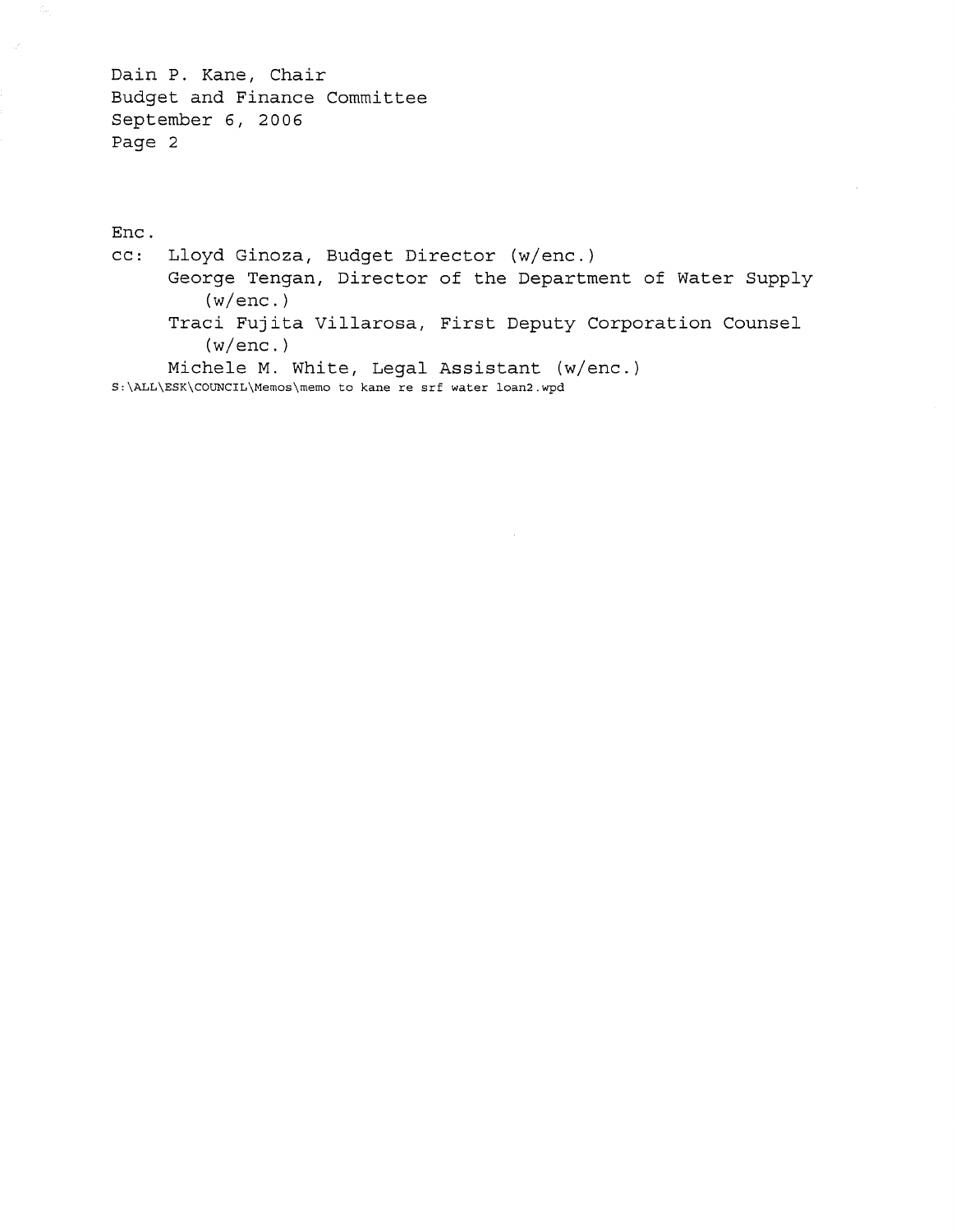# ORDINANCE NO.

# BILL NO. <u>48</u> (2006) Draft 1

#### A BILL FOR AN ORDINANCE AUTHORIZING THE MAYOR OF THE COUNTY OF MAUl TO ENTER INTO AN INTERGOVERNMENTAL AGREEMENT FOR A DRINKING WATER STATE REVOLVING FUND LOAN FOR THE KAMOLE WEIR WATER TREATMENT FACILITY CLEARWELL REPLACEMENT

BE IT ORDAINED BY THE PEOPLE OF THE COUNTY OF MAUI:

SECTION 1. Request for Loan. The County of Maui, pursuant to Chapter 340E, Hawaii Revised Statutes, has submitted an application for a loan from the Drinking Water Treatment Revolving Loan Fund ("DWTRLF") to the Director of the Department of Health, State of Hawaii, to finance the Kamole Weir Water Treatment Facility Clearwell Replacement project (the "Project").

Under the terms and conditions anticipated with regard to such DWTRLF loan, the County shall repay, over a term of twenty years, the principal amount, which shall not exceed \$10,907,123 at a fixed rate of interest in the amount of zero and fifteen one-hundredth percent (0.15%) per annum. In addition, the County shall pay a semiannual loan fee of one and six hundred twenty-five onethousandth percent (1.625%) of the outstanding principal balance at the time each semiannual repayment is due.

SECTION 2. Council Authorization. Pursuant to Section 2.20.020, Maui County Code, the Council of the County of Maui hereby authorizes the Mayor to enter into an intergovernmental agreement, which would include the execution of all necessary documents, including any amendments thereto, between the State of